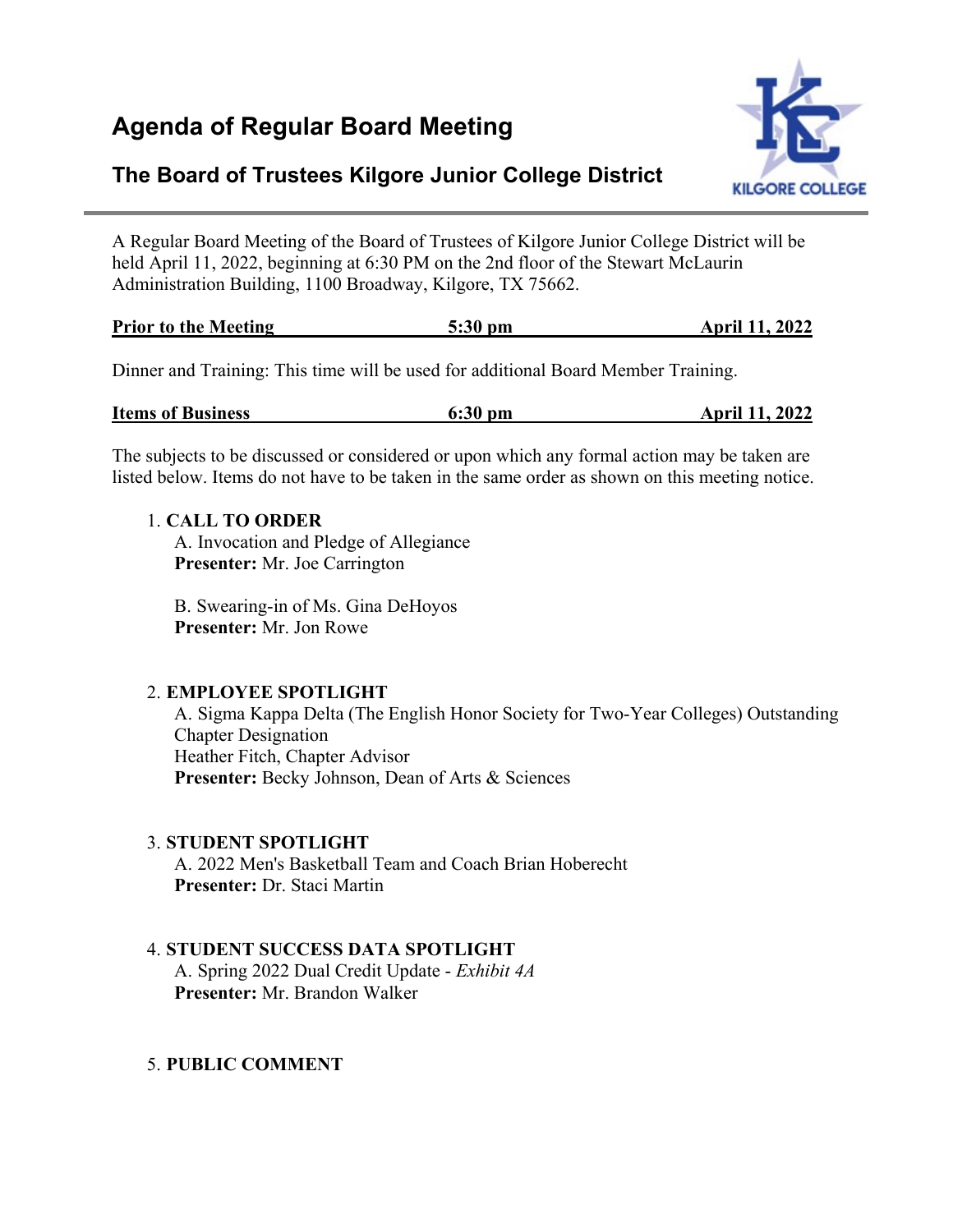#### 6. **CONSENT AGENDA**

#### **Presenter:** Joe Carrington

A. To consider approving the minutes of the February 21, 2022 Meeting

B. To consider approval of personnel items submitted as follows:

- Employee Resignations
- Employee Retirements
- Employee Terminations
- Proposed Change of Employment
- Offers of Employment
- C. To consider payment of legal fees

## 7. **BOARD COMMITTEE REPORTS & ACTION ITEMS**

#### A. **Investment/Finance/Audit Committee**

 **Presenter:** Mr. Jon Rowe, Chair Investment/Finance/Audit Board Committee

1. ACTION ITEM: To consider an East Texas Council of Government (ETCOG) COGWORKS Purchasing Cooperative Interlocal Agreement - *Exhibit 7A1* **Presenter:** Dr. Brenda Kays

2. ACTION ITEM: To consider an Interlocal Cooperation Contract/Tax Collection Agreement Between Gregg County and Kilgore College - *Exhibit 7A2* **Presenter:** Dr. Brenda Kays

3. ACTION ITEM: To consider an amended Interlocal Participation Agreement between TASB Risk Management Fund and Kilgore College - *Exhibit 7A3* **Presenter:** Dr. Brenda Kays

4. INFORMATION ITEM: Kilgore Economic Development Corporation Tax Abatement Compliance - *Exhibit 7A4* **Presenter:** Ms. Stephanie Moore, Kilgore Economic Development Corporation

5. INFORMATION ITEM: PFIA (Public Fund Investment Act) Qtr. 2 - *Exhibit 7A5* **Presenter:** Mr. Terry Hanson

6. INFORMATION ITEM: Financials for January 2022 - *Exhibit 7A6* **Presenter:** Mr. Terry Hanson

#### B. **Policy & Personnel Committee**

 **Presenter:** Mr. Lon Ford, Chair Policy & Personnel Board Committee

1. ACTION ITEM: To consider approval of policies